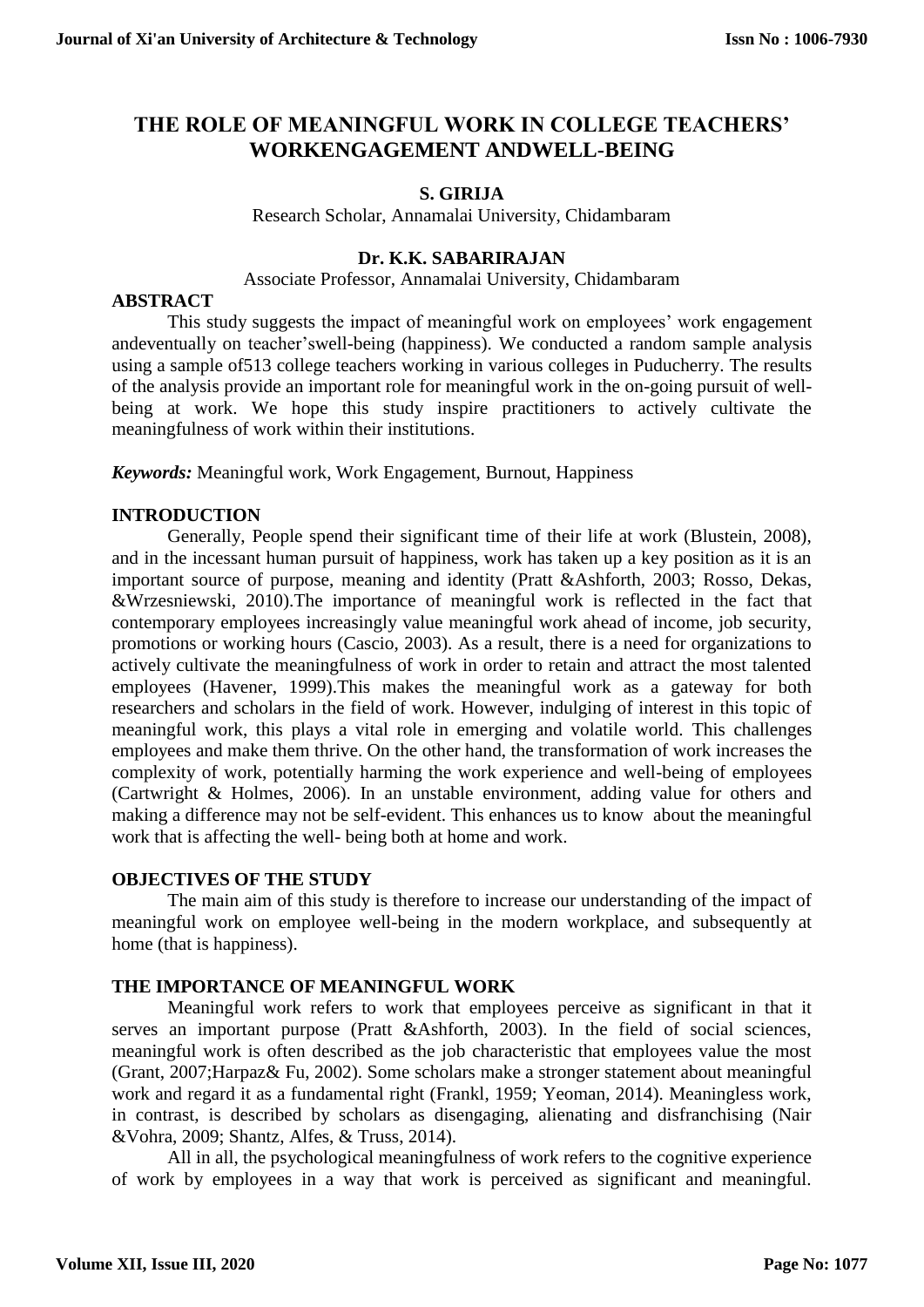Although some people are more likely to experience meaningful work simply because they possess certain personality traits (e.g., calling orientation; Wrzesniewski, McCauley, Rozin, & Schwartz, 1997), most people have the tendency to pursue meaning in their life (Frankl, 1984).

### **THE PURSUIT OF HAPPINESS**

Happiness is not the same as optimal functioning, but it is a closely related phenomenon. Happiness can be developed via a hedonic or a eudaimonic route. The hedonic route is concerned with the act of seeking pleasure and/or avoiding pain, while the eudaimonic route is associated with a deeper personal level of meaning and engagement (Ryan & Deci, 2000; Huta& Ryan, 2010; Huta& Waterman, 2014).People have a desire to benefit other people; to do meaningful work, and to do work that matters (Huta& Waterman, 2014).Therefore, we expect a positive relationship between meaningful work and happiness via increased work engagement. Furthermore, meaningful work leads to general well-being, because lower levels of exhaustion and cynicism (the elements of burnout) are important predictors of health and a better health has been repeatedly associated with higher levels of happiness (Argyle, 2013; Veenhoven, 2008). Therefore we expect a positive relationship between meaningful work and well-being (happiness) via decreased burnout.This leads to the following three hypothesis.

**Hypothesis 1:** Meaningful work has a positive relation with happiness and partly mediated by increased levels of work engagement.

**Hypothesis 2:** Meaningful work has a positive relation with happiness and partly mediated by decreased levels of burnout.

**Hypothesis 3:** Meaningful work has a direct and positive relation with happiness.

## **RESEARCH METHODOLOGY**

To fulfil the set objective of the proposed study, the data shall be collected through both primary and secondary sources.

### **RESEARCH DESIGN**

Descriptive type of research method will be utilized in the study. On the whole the study will be descriptive in nature implying natural observation of the characteristics of the research subject without deliberate manipulation of the variables or control over the settings.

### **DATA COLLECTION SOURCES**

To get a complete knowledge of the construct of Engagement and well being, its operation and implications, primary and secondary data from every possible sources will be obtained. Primary data will be collected by using questionnaire and interview method. And most of the secondary data literature will be studied from books, journals, case studies, Universities websites, and educational publications, newspapers and researches done on this construct and data shall also be collected from internet websites, which will facilitate recent trends and information in this area of research.

### **THE STUDY POPULATION**

The study will cover teaching workforce employed in Colleges in Puducherry. Puducherry comprises of 4 Private Colleges affiliated to Pondicherry University.

### **SAMPLING TECHNIQUE AND SAMPLE SIZE**

Respondents will be drawn from colleges located in Puducherry. These colleges have been selected as it has maximum number of teaching staff in its area. For the purpose of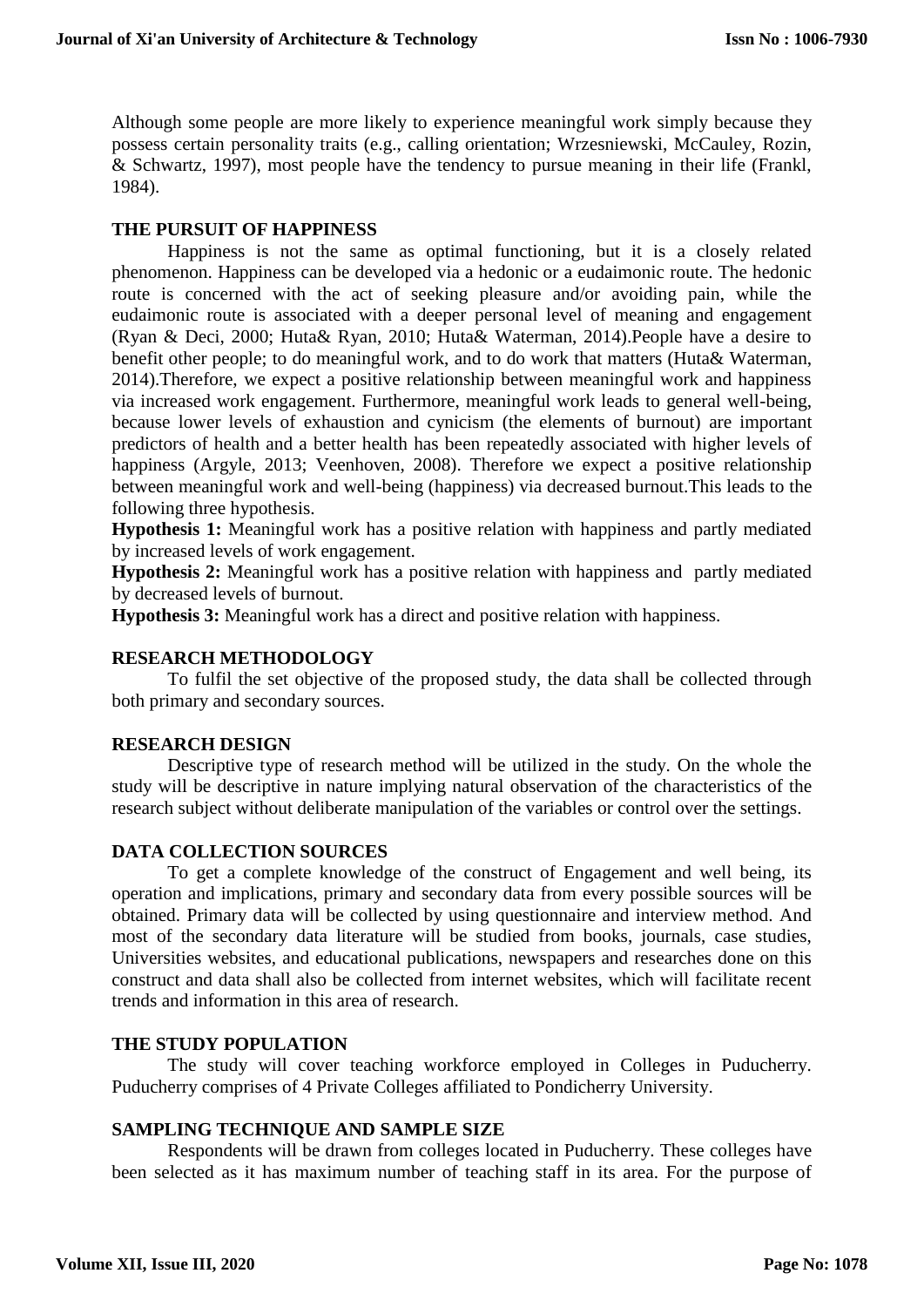better representation, quota sampling technique will be followed to draw the sample. The respondents will be drawn from both the types of colleges. The sample will consist of approximately 513 respondents well spread into all categories.

## **THE RESEARCH INSTRUMENT**

Data will be collected using a structured questionnaire to be designed for fulfilling each of the objectives. Meaningful work was measured using the Positive Meaning subscale of the Work And Meaning Inventory (WAMI; Steger, Dik, & Duffy, 2012). All 4 items were scored on a five-point Likert scale ranging from 1 (absolutely untrue) to 5 (absolutely true). Positive meaning (PM) was assessed with four items, including "I understand how my work contributes to my life's meaning".

Work engagement was measured with the validated nine-item Utrecht Work Engagement Scale (UWES; Schaufeli, Bakker &Salanova, 2006). Example items are: "At work, I am bursting with energy" (vigor,), "I am enthusiastic about my job" (dedication), and "I am immersed in my work" (absorption). Participants used a seven-point frequency scale, ranging from (0) never to (6) always.

Burnout was measured with two scales from the Maslach Burnout Inventory-Educators Survey (Schaufeli, Leiter, Maslach, & Jackson, 1996): emotional exhaustion (5 items) and depersonalization (4 items). An example item is "I doubt the significance of my work". The items were scored on a 7-point frequency rating scale ranging from (0) never to (6) daily.

Happiness was measured with the 8-item Oxford Happiness Questionnaire (Hills & Argyle, 2002). An example item is "I feel that life is very rewarding". Participants used a six-point frequency scale, ranging from (0) strongly disagree to (6) strongly agree.

#### **STATISTICAL ANALYSIS**

The filled in questionnaires will be checked for completeness and then analysed with the help of SPSS. Other appropriate statistical techniques and tests will also be used according to the need and usage of scales in the data collection instrument so as to arrive at authentic conclusions.

### **RESULTS DESCRIPTIVE STATISTICS**

|                         | $P_{\rm H}$<br><b>TABLE1:</b> Characteristicsofparticipants $(N=513)$ . |                  |               |  |
|-------------------------|-------------------------------------------------------------------------|------------------|---------------|--|
| <b>Item</b><br>Category |                                                                         | <b>Frequency</b> | $\frac{6}{9}$ |  |
| Gender                  | Men                                                                     | 200              | 38.99         |  |
|                         | Women                                                                   | 313              | 61.01         |  |
| Age                     | Below 23                                                                | 9                | 1.96          |  |
|                         | $23 - 30$                                                               | 97               | 21.23         |  |
|                         | $31 - 39$                                                               | 70               | 15.32         |  |
|                         | $40 - 45$                                                               | 113              | 24.73         |  |
|                         | $46 - 55$                                                               | 118              | 25.82         |  |
|                         | Over 55                                                                 | 50               | 10.94         |  |
| Job level               | Student teacher                                                         | 19               | 3.91          |  |
|                         | Junior teacher                                                          | 67               | 13.79         |  |
|                         | Senior teacher                                                          | 330              | 67.90         |  |
|                         | <b>Head of Department</b>                                               | 70               | 14.40         |  |

**TABLE 1 BASELINE CHARACTERISTICS OF THE STUDY POPULATION (N =513)**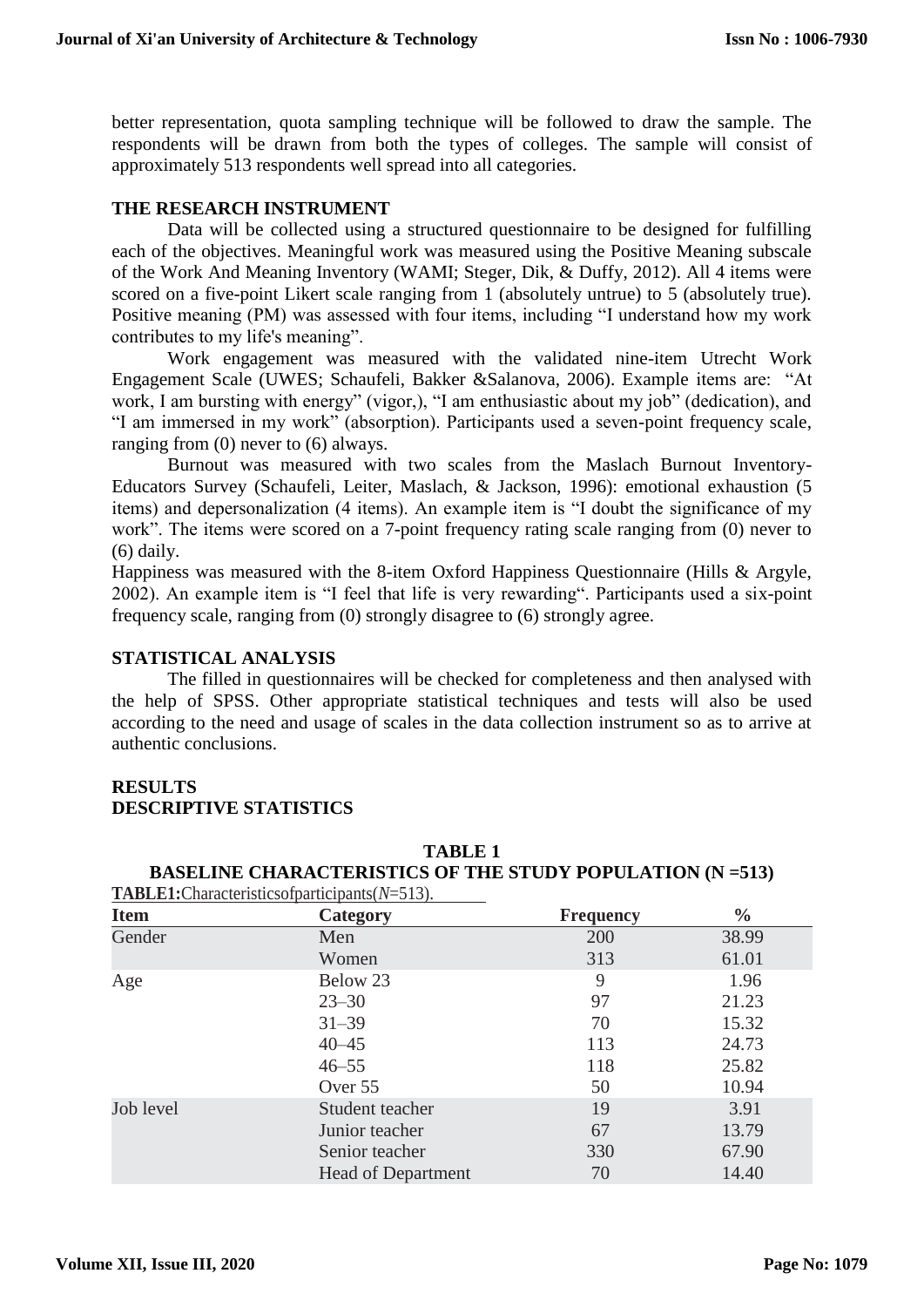| Years in teaching   | $1 - 2$                     | 36  | 9.16  |
|---------------------|-----------------------------|-----|-------|
|                     | $3 - 5$                     | 44  | 11.20 |
|                     | $6 - 10$                    | 77  | 19.59 |
|                     | $11 - 20$                   | 121 | 30.79 |
|                     | $21 - 30$                   | 84  | 21.37 |
|                     | More than 30 years          | 31  | 7.89  |
| <b>Job Position</b> | <b>Assistant Professors</b> | 222 | 57.66 |
|                     | Professors                  | 31  | 8.05  |
|                     | <b>Associate Professors</b> | 132 | 34.29 |

| <b>Variable</b>           | Mea         | SD   | $\rho$                |                | $\overline{2}$           | 3              | 4              | 5              | 6         |
|---------------------------|-------------|------|-----------------------|----------------|--------------------------|----------------|----------------|----------------|-----------|
|                           | n           |      |                       |                |                          |                |                |                |           |
| 1. Meaningful<br>work     | 2.06<br>(4) | 0.60 | 0.7<br>$\overline{4}$ |                |                          |                |                |                |           |
| 2. Emotional<br>Exhaution | 5.57<br>(7) | 0.98 | 0.8<br>5              | 0.57<br>$\ast$ | $\overline{\phantom{0}}$ |                | $\overline{a}$ |                |           |
| 3. Depersonaliza<br>tion  | 5.47<br>(7) | 1.13 | 0.9<br>3              | 0.43<br>$\ast$ | 0.63<br>$\ast$           |                |                |                |           |
| 4. Vigour                 | 3.82<br>(5) | 0.72 | 0.9<br>3              | 0.66<br>$\ast$ | 0.57<br>$\ast$           | 0.45<br>$\ast$ |                |                |           |
| 5. Dedication             | 3.39<br>(7) | 1.30 | 0.8<br>8              | 0.41<br>$\ast$ | 0.34<br>$\ast$           | 0.36<br>$\ast$ | $-0.36*$       |                |           |
| 6.Absorption              | 5.19<br>(7) | 1.11 | 0.9<br>$\theta$       | 0.72<br>$\ast$ | 0.67<br>$\ast$           | 0.59<br>$\ast$ | $0.65*$        | 0.48<br>$\ast$ |           |
| 7. Happiness              | 2.49<br>(5) | 1.21 | 0.8<br>4              | 0.66<br>∗      | 0.44<br>*                | 0.38<br>∗      | $-0.50*$       | 0.48<br>∗      | 0.53<br>* |

|                                  | <b>TABLE 3:</b> Reliability coefficients and correlations of the scales $(N = 513)$ . |  |  |
|----------------------------------|---------------------------------------------------------------------------------------|--|--|
| Note. $* p < .05$ , $** p < .01$ |                                                                                       |  |  |

The baseline characteristics of the study population are presented in Table 1. The means, standard deviations, reliabilities, and correlations, between all study variables are displayed in Table 2. Our prediction is that meaningful work is related to both employees' work engagement and happiness. In Hypothesis 1, we proposed that meaningful work is positively related to employees' general well-being and that this relation is partly mediated by increased levels of work engagement. In order to test Hypothesis 1, we conducted a regression analysis using PROCESS model 3 (Hayes, 2013), with calculation of 1000 biascorrected bootstrap 95% confidence intervals. The results of the analysis revealed a significant positive regression between meaningful work and employees' general well-being via work engagement (Effect = .2631, Boot S.E. = .0228; 95% BCa Cis1000; LLCI .2173 – ULCI .3064). Hence, the resultsIn hypothesis 2, we proposed that meaningful work is positively related to employees' general well-being and that this relation is partly mediated by decreased levels of burn-out. In order to test Hypothesis 2, we also conducted a regression analysis using PROCESS model 3 (Hayes, 2013), with calculation of 1000 bias-corrected bootstrap 95% confidence intervals The results of the analysis revealed a significant positive regression between meaningful work and employees' general well-being via burnout (Effect  $= .3119$ , Boot S.E.  $= .0180$ ; 95% BCa Cis1000; LLCI .2760 – ULCI .3467), Hence, the results confirm Hypothesis 2.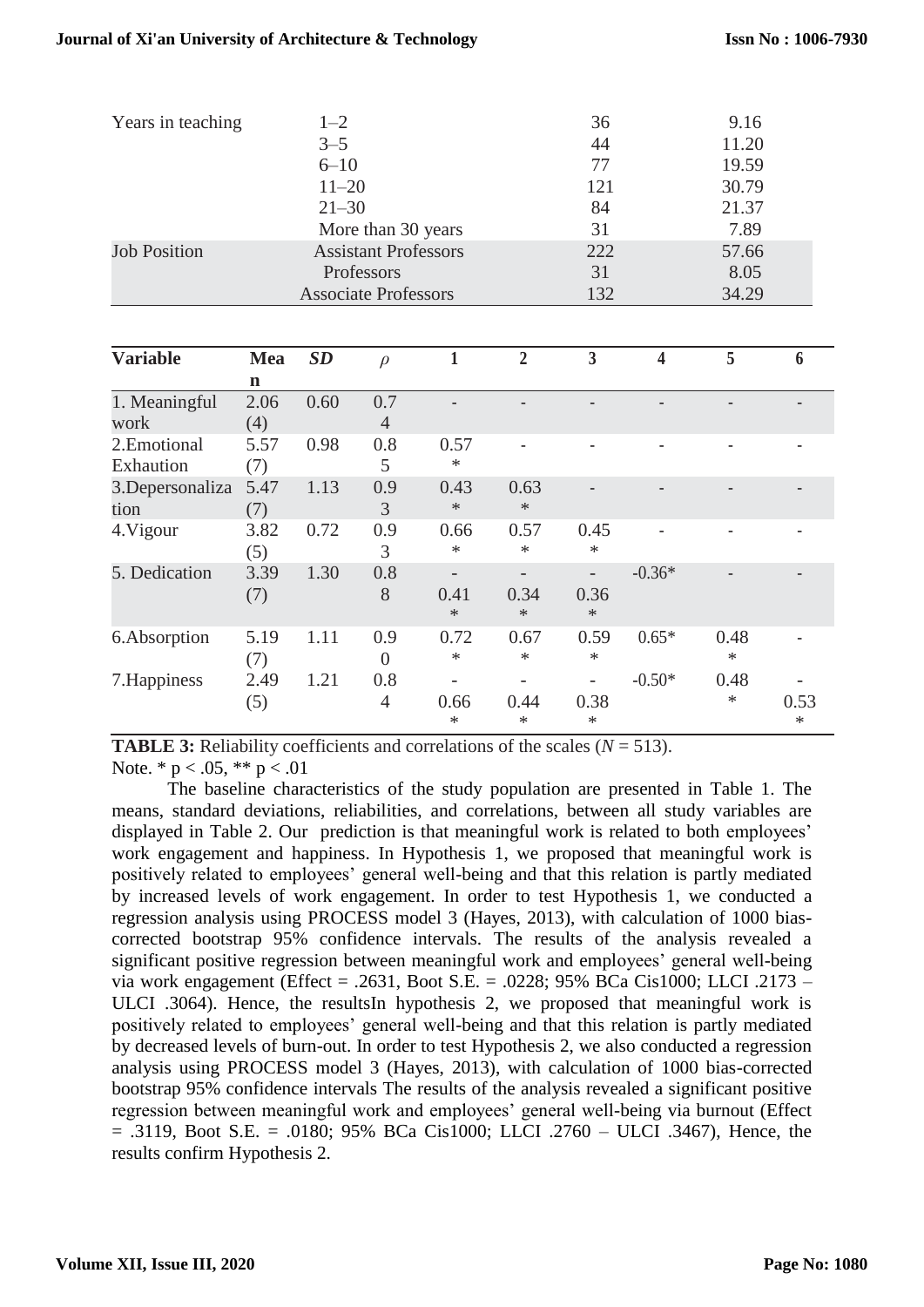Finally, in Hypothesis 3, we argued that there is also a direct relationship between meaningful work and employees' general well-being. In order to test this Hypothesis, we conducted a linear regression analysis. The results of the analysis revealed a significant positive regression between meaningful work and happiness ( $B = .47$ ,  $SE = .02$ ,  $p < .01$ ), this finding is in line with the partial mediation tests using PROCESS model 3 (Hayes, 2013) of Hypothesis 1 and 2. All in all, this provides support for Hypothesis 3.

### **CONCLUSION**

The main practical implication of this study is that the meaningfulness of work matter. It is strongly related to work engagement, burnout, and even overall happiness in life. This makes the cultivation of meaningful work a key issue for managers and policy makers within contemporary organization. Even without the proposed moral obligation for meaningful work (Michaelson, Pratt, Grant, & Dunn, 2013), or the detrimental costs of burnout (Cartwright & Holmes, 2006), organizations should actively cultivate the meaningfulness of work. Leaders play a special role in the cultivation of meaningful work. They need to be mindful about the impact of meaningful work and actively start a dialogue within the organization in order to make everyone aware of the higher purpose and meaning of the organization.

In conclusion, this study has shed new light on the relationship between meaningful work and teachers well-being, at work. It demonstrates that within today's volatile, uncertain, complex, and ambiguous world, meaningful work operates as a buffer against burnout and as a driver for work engagement. The boost in well-being at work even spills over to life at home, in this way benefiting the society as a whole. We strongly believe in the potential of meaningful work and the merits the cultivation of meaningful work has for teachers and institutions. Therefore, we hope this study invites other researcher to explore the role of meaningful work beyond this study.

### **REFERENCES**

- 1. Blustein, D.L. (2008). The role of work in psychological health and well-being. A conceptual, historical, and public policy perspective. American Psychologist, 63, 228- 240.
- 2. Pratt, M. G., & Ashford, B. E. (2003). Fostering meaningfulness in working and at work. In K. Cameron, J.E. Dutton, & R.E. Quinn (Eds), Positive organizational scholarship: Foundations of a new discipline (pp. 308-327). San Fransisco: Berrett-Koehler.
- 3. Rosso, B. D., Dekas, K. H., &Wrzesniewski, A. (2010). On the meaning of work: A theoretical integration and review. Research in Organizational Behavior, 30, 91-127.
- 4. Grant, A. M. (2008). The significance of task significance: Job performance effects, relational mechanisms, and boundary conditions. Journal of Applied Psychology, 93, 108-124.
- 5. Cascio, W.F. (2003). Responsible restructuring: Seeing employees as assets, not costs. Ivey Business Journal, 68, 1-5.
- 6. Cartwright,S., & Holmes, N. (2006). The meaning of work: The challenge of regaining employee engagement and reducing cynicism. Human Resource Management Review, 16, 199-208.
- 7. Frankl, V.E. (1984). Man's search for meaning. New York: Pocket Books.
- 8. Nair, N., & Vohra, N. (2009). Developing a new measure of work alienation. Journal of Workplace Rights, 14, 293-309.
- 9. Thomas, K. W., &Velthouse, B. E. (1990). Cognitive elements of empowerment: An "interpretive" model of intrinsic task motivation. Academy of Management Review, 15, 666-681.